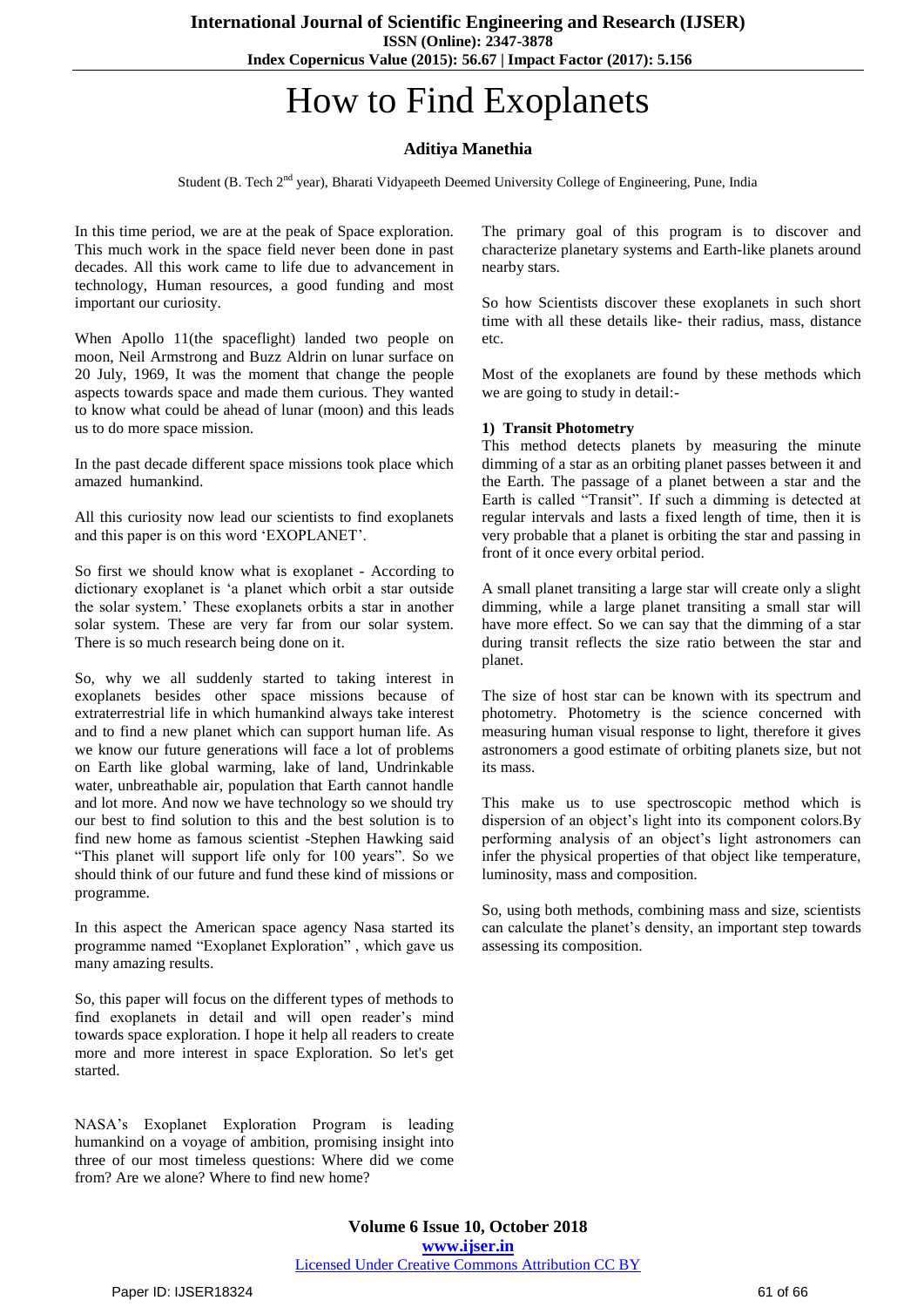

A planetary Transit

#### Advantages of this Method

Transit photometry is currently the most effective and sensitive method for detecting extrasolar planets, particularly from an onservatory (a room housing a telescope) in space.



Anatomy of a Planetary Transit

The best example of this is Kepler mission, launched in March of 2009, uses photometry to search for extrasolar planets from space. The spacecraft's sensitivity is such that it has already detected thousands of planetary candidates, including several that are Earth-sized and orbiting in their star"s habitable zone. Kepler operates by pointing its photometer continuously on single star-field of around 145,000 different stars. The chances of any one of these stars undergoing a transit is very small, but because of huge number of these stars being tracked thousands of tansits nonetheless take place. Due to kepler's sensitivity, hundreds of the planets detected by end of 2012 are of Earth- like diameter, and dozins are in the habitable zone.



Kepler in Space

# **Disadvantages of this Method:-**

The main difficulty with this method is that in order for photometric effect to be measured, a transit must occur. This means that the distant planet must pass directly between it's star and the Earth. In order for a transit to occur the orbital plane must be almost exactly "edge-on" to the observer.

Another problem is that a planet's transit lasts only a tiny fraction of its total orbital period. A planet might take months or years to complete its orbit, but the transit would probably lasts only hours or days. As a result, even when astronomers observe a star with a transiting planet, they are extremely unlikely to observe a transit in progress. Astronomers need to observe not one, but repeated transits occurring at regular intervals.

Finally, experience with transit photometry has shown that the method tends to produce "false positives" --instances when a binary star is mistaken for a planet orbiting a star.

#### **2) Microlensing**

Microlensing is the only method for discovering planets at great distances from Earth. We can compare this method to transit photometry as transit photometry can detect planets at a distance of hundreds of light years whereas microlensing can find planets orbiting stars near the centre of the galaxy, thousands of light years away.

Microlensing is an astronomical effect predicted by Einstein"s General Theory of Relativity. According to Einstein, when the light emanating from a star passes very close to another star on its way to an observer on Earth, the gravity of the intermediary star will slightly bend the light rays from the source star, causing the two star to appear farther apart than they normally would.



Planet Detection Through Microlensing:{process from left to right: the lensing star(white) moves in front of the source star (yellow) and create a microlensing event. }

If the source star is positioned not just close to the intermediary star when seen from Earth, but precisely behind it, this effect is multiplied. Light rays from the star pass on all sides of the intermediary star creating a ring which is known as 'Einstein's Ring'. Even the most powerful Earth-bound telescope cannot resolve the separate images of source and lensing star between them, seeing instead a single giant disk of light, known as "Einstein"s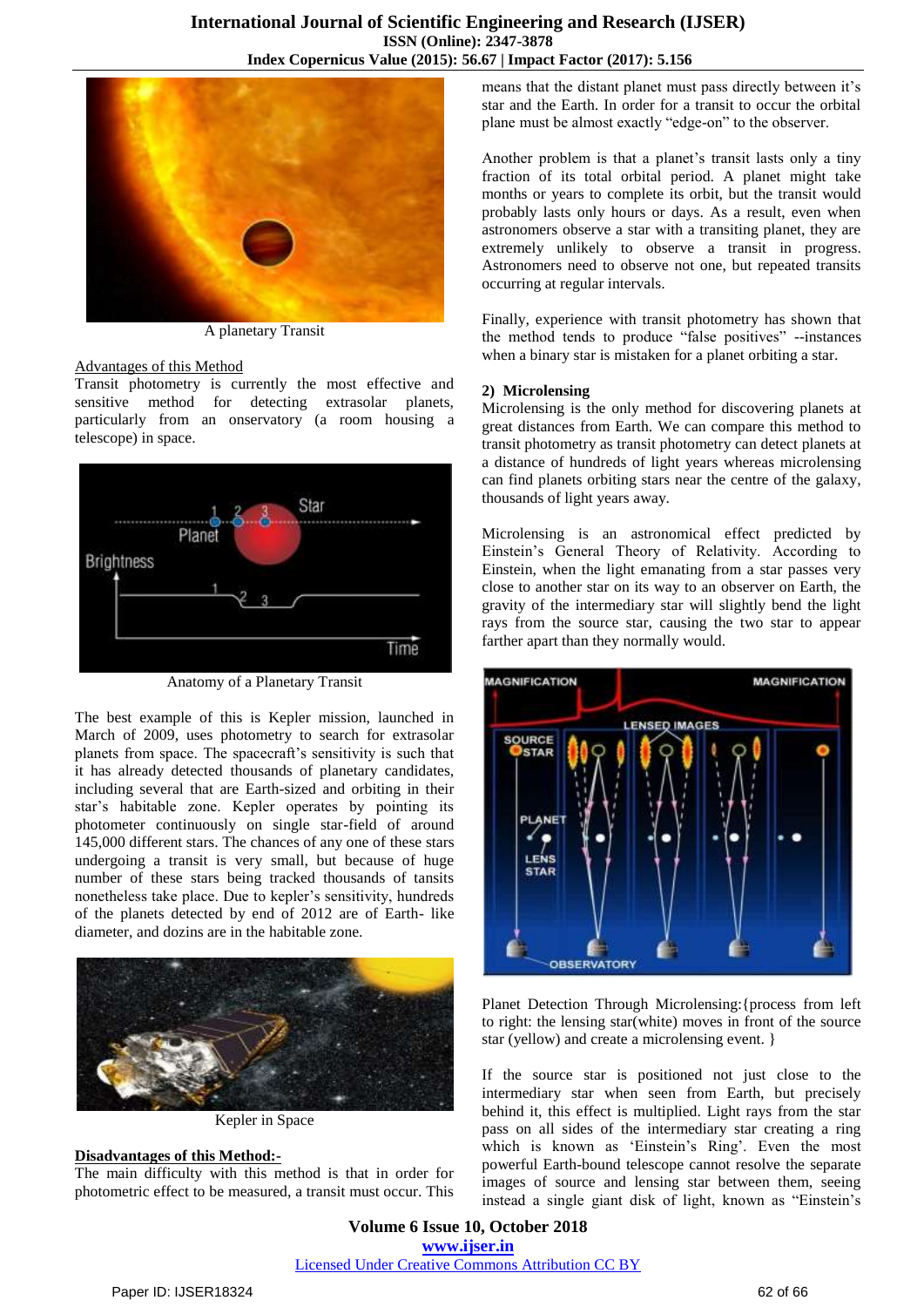Disk", where a star had previously been. The resulting effect is sudden increase in the brightness of the lensing star, by as much as 1,000 times which lasts for a few weeks or months before the source star moves out of the alignment with the lensing star.

Above is the normal pattern of a microlensing event but if a planet is positioned close enough to lensing star so that it crosses one of the two light streams from the source star, the planet"s own gravity bends the light stream and temporarily produces a third image of the source star. When measured from Earth, this effect appears as a temporary spike of brightness which are great sign of presence of a planet for planet hunters.

The perfect characteristics of the microlensing light curve, its intensity and length, tell researcher a great deal about planet like mass, its orbit, and its period.

# **Advantages**

Microlensing is capable of finding the furthest and the smallest planets of any currently method for detection exoplanets. For example in January of 2006 scientists announced the discovery through microlensing os a planet of only five Earth masses, orbiting a star near the center of our galaxy, 22000 light years away! It was lowest and furthest planet from Earth that time.

Like transit photometry, microlensing searches are massive, targeting tens of thousands of planets simultaneously. A microlensing event takes place anywhere within the observed starfield, it will be detected.

Microlensing surley has an important role to play. By detecting low mass planets at large distances from their star it brings scientists closer to finding Earth mass planet. Searching at great distances, it increases the number of potential planets that can be surveyed from Earth.

The best example is- OGLE-2005-BLG-390



ESO PR Photo 03b/06 (January 25, 2006)

The Microlensing Curve of Planet Ogle-2005-Blg-390(July 31,2005)



THE "WARSAW "TELESCOPE USED BY OGLE (1.3 meter and located at Las Campanas, Chile)

#### **Disadvantages:-**

Unlike planets detected by other methods, planets detected by microlensing will never be observed again. This is because microlensing event are unique, rare and do not repeat themselves. For example- OGLE-2005-BLG-390Lb is rockey world orbiting a small cool ster near the center of galaxy. After several years the background star has moved away, astronomers can sometimes observe the lensing star again and learn more about it. We will probably never know about it since it will never be observed again.

@ ESO

Another problem is that distance of the detected planet from Earth is known only through rough approximation. This could mean errors of thousand of light years!

Microlensing is dependent on rare and random events. This makes the discovery of planets by this methods both difficult and unpredictable. OGLE-2005-BLG-390Lb was the third planet ever detected by microlensing so, this is the biggest drawback of this method.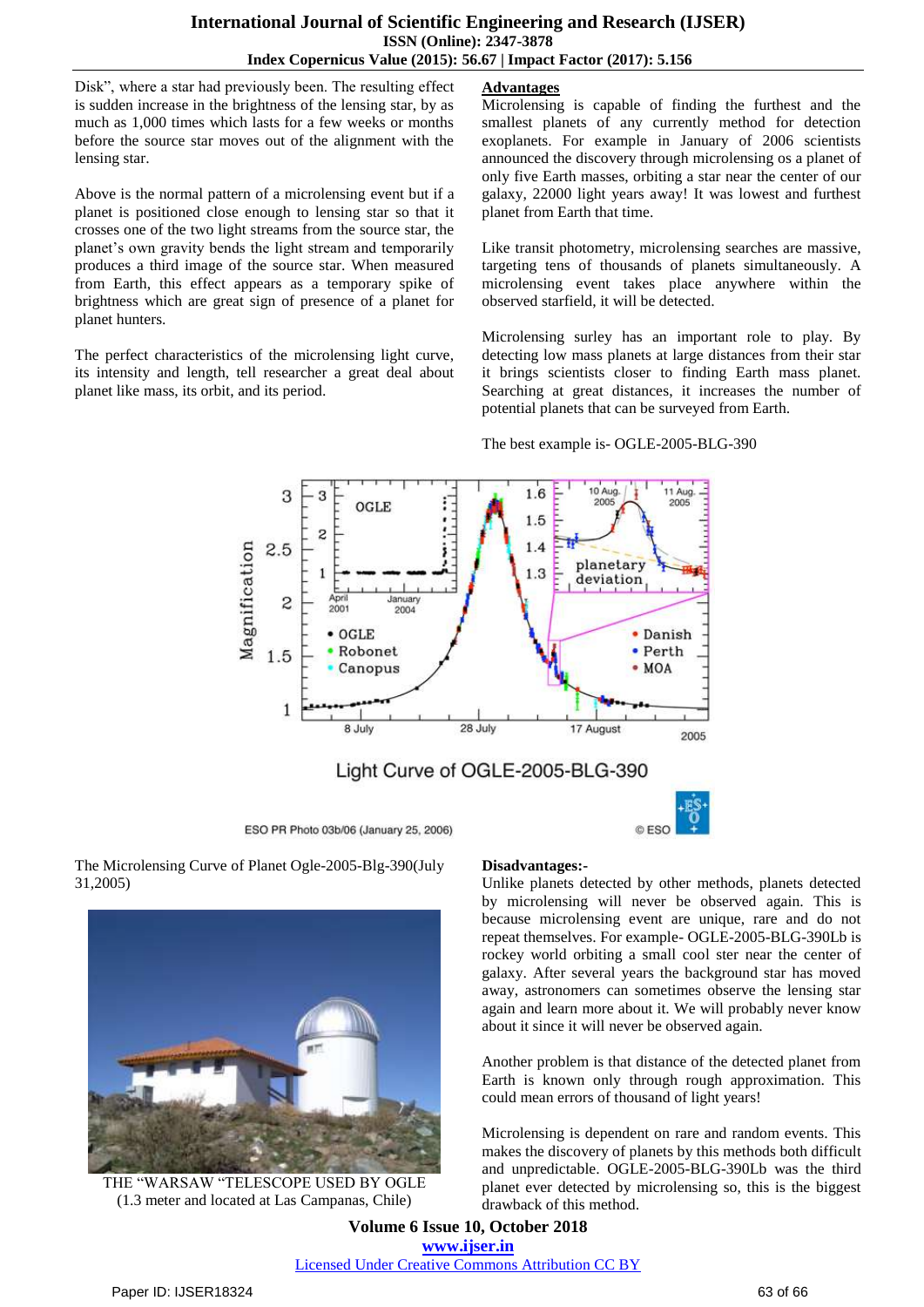### **3) Direct-Imaging**

Direct imaging of exoplanet is very very difficult, and in most cases impossible. Being small and dim planets are easily lost in the glare of the giant stars they orbit. There are some special circumstances in which a planet can directly observed with existing telescope technology.

In July 2004 astronomers used European Southern Observatory"s Very large Telescope Array to imaged a planetary mass object, several times the mass of Jupiter, in close proximity to a brown dwarf (a star of relatively small size and low luminosity) designated 2M1207 at a distance of 200 light years from Earth. After more observations confirmed that the object was indeed in orbit around 2M1207, and many consider the images to be the first directly imaged exoplanet.



First Image of an Exoplanet (object around brown dwarf 2M1207)

Also in November of 2008 astronomers using the Hubble Space Telescope announced that it had imaged a planet orbiting the star Formalhault. The discovery was made possible because of Fomalhault is surrounded by thick gas and dust. The sharp inner edge of the disk suggested to astronomers that a planet had cleared out debris (loose natural material consisting especially of broken pieces of rock) from its path and pointed out where its orbit would be. These clues were enough for astronomers to locate the planet in Hubble images of the disk.



Hubble Telescope image of Planet Fomalhault b orbiting star Fomal hault.

On the same another group of astronomers announced the imaging of 3 planets orbiting the star HR 8799. Unlike Formalhault b, which was imaged in visible light, these planets were detected in the infrared range of spactrum. This is because HR 8799 is a young star and the plantes around it still retain some of the heat of their formation, which registers in the infrared range.

Despite the difficulties, scientists have managed to produce images of exoplantes, however, such imaging is possioble only in rare and unusual situations.

## **Advantages**

For humans "seeing is believing" and that applies extrasolar planets as well. On rare occasions when direct imaging is feasible, it can provide scientists with valuable informations about the planet. For example in case of Fomalhault b, the planet's interaction with the protoplanetary disk (a rotating disk of dense gas and dust surrounded a young newly formed star) and the fact that it is visible in the infrared provided strong limits of its mass and this led scientists to know that it is surrounded by a massive ring system.

For many reasons, direct imaging works best for planets that orbit at a great distance from their star, and for planetary systems that are positioned face on when observed from Earth.



Three planets around HR 8799 (concept image by Artist Lynette cook)

# **Disadvantages**

With current observational technology direct imaging is possible on very rare occasions. Because of strict limitations direct imaging is not good choice for large-scale surveys searching for new exoplanets. This method"s importance today is as much psychological as it is scientific.

# **4) Astrometry**

It is the science of precision measurement of star"s locations in the sky. When planet hunters use astrometry, they look for a minute but regular wobble (an unsteady movement from side to side) in a star's position. If a periodic shift is detected, it is almost certain that the star is being orbited by a companion planet.

Astrometry is the oldest method used to detect exoplanets. In 1943 astronomer Kaj Strand, working at Sproul Observatory at Swarthmore College announced the presence of a planet orbiting the star 61 Cygni.This announcement was followed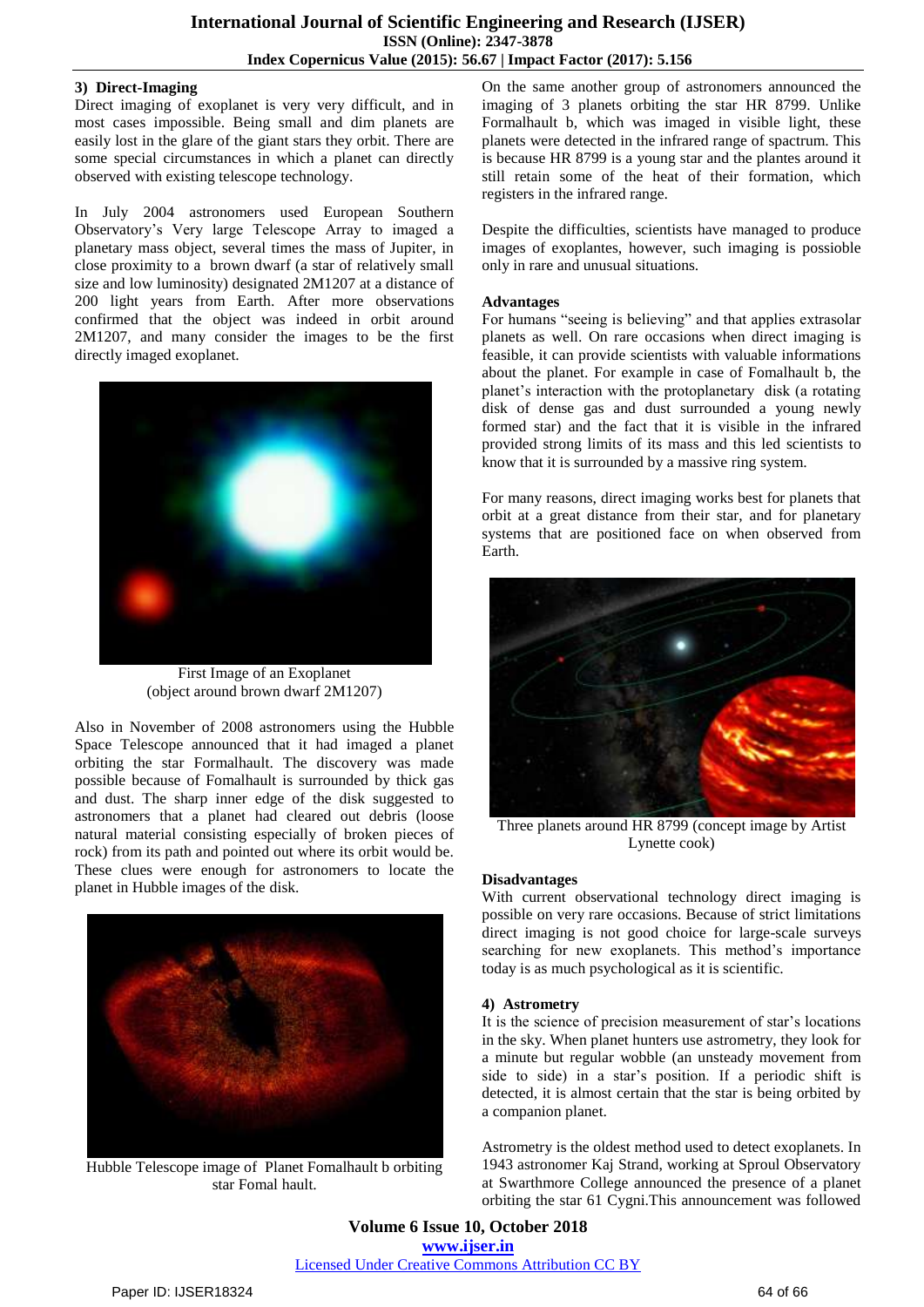# **International Journal of Scientific Engineering and Research (IJSER) ISSN (Online): 2347-3878 Index Copernicus Value (2015): 56.67 | Impact Factor (2017): 5.156**

after two decades by two other contentious claims. In 1960 Sproul astronomer Sarah Lippincott published a paper claiming that the star Lalande 21185 was orbited by a planet of roughly ten Jupiter masses, and in 1963 Peter Van de Kamp, announced the discovery of a planet orbiting Barnard"s Star.

The Keck telescope in Hawaii, the largest in the world, are currently being fitted for astrometrical measurements of the accuracy of 20 micro arcseconds (A unit of angle; one millionth $(10<sup>0</sup>6)$  of an arcsecond), when directed at single stars. This is equivalent to the diameter of a golf ball at the distance of the Moon.

The future of astrometry lies in space because atmospheric interference limits the accuracy of ground based measurements. NASA"s Space Interferometry Mission (SIM) has been delayed multiple times. Once in orbit around the Sun, SIM will be able to make angle measurements of a single as accurate as 1 micro arcsecond. Which we can imagine as the width of human hair at a distance of 500 miles.



SIM PLANETQUEST (artist's conception of SIM. Mission was cancelled in 2010.)

#### **Advantages**

Astrometry is one of the most sensitive methods for detection of extrasolar planets. Unlike transit photometry, astrometry does not depend on the distant planet being in near perfect alignment with the line of site from the Earth, and therefore be applied to a far greater number of stars. Astrometry provides an accurate estimate of a planet's mass, and not just a minimum figure.

Astrometry provide excellent help to the spectroscopic method, currently dominant among planet hunters. Whereas spectroscopy works best when planet's orbital plane is "Face" on", or perpendicular to an observer"s line of site. This is because astrometric observations cannot detect a star"s displacement towards or away from the Earth, as it does not produce any change in the star"s position in the sky. Astrometry can only detect star"s wobble that moves it to different location. So, planet's orbital plane must be "Face on" position when seen from the Earth to get larger component of its movement that can be measured.

A planet with a long orbit causes a greater displacement of its star location during its orbit than a planet that is in close proximity to its star. So, astrometry will be helpful in detecting stars of long periods, orbiting far away. Whereas spectroscopy is best at detection planets with short periods, orbiting very close to their stars. This means that astrometry can actually detect small planets orbiting far from their star and it is a very big advantage for scientists looking for Earth like planets.

#### **Disadvantages**

It is really hard to discover exoplanet through astrometry. It requires a degree of precision that is hard to achieve even with the largest and most advanced telescopes. Although astrometry is the oldest method of searching for exoplanets, and after so many claims of discovery that have been made over past 60 years, no exoplanet have as yet been found by this method. Some good missions like SIM also got canceled due to some reasons.

Astrometry is highly sensitive in nature to the distance of a celestial object from Earth. But even accuracy in measurement can have its drawbacks. The new astrometric measurements could be so sensitive that they might be affected by starspots (the darker regions on the face of a star that appear to move as the star rotates).

In order to detect planets, it is important to observe the repeated periodic displacements of its parent star.This mean star needs to be observed for longer than a single orbital period. A star must be observed continuously for years or even decades before the presence or absence of a planet can be proved. Such longtime projects are very hard to sustain due to scientific funding, publishing pressures, and also length of scientific careers.

NOW let's get to the method that actually worked:

#### **5) Radial Velocity**

The radial velocity method also known as Doppler (shift in the spectrum of the planet) spectroscopy, is the most effective method for locating exoplanets with existing technology. The majority of Exoplanets discovered so far were detected by this method.

This method works on the fact that a star does not remain completely stationary when it is orbited by a planet. It moves, ever so slightly,in a small circle or ellipse, responding to the gravitational tug (a hard or sudden pull) of its smaller companion. These slight movements affect star's normal light spectrum when seen from a distance. If the star is moving towards the observer, then its spectrum would appear slightly shifted toward blue; if it is moving away it will be shifted towards the red.

Astronomers use highly sensitive spectrographs for searching periodic shifts toward red, blue, and back again. If the shifts are regular, repeating themselves at fixed intervals of days, months or even years, it means that the star is moving slightly back and forth (towards the Earth and then away from it in a regular cycle). This is almost certainly caused by a body orbiting the star and if it is of low mass it is a planet.